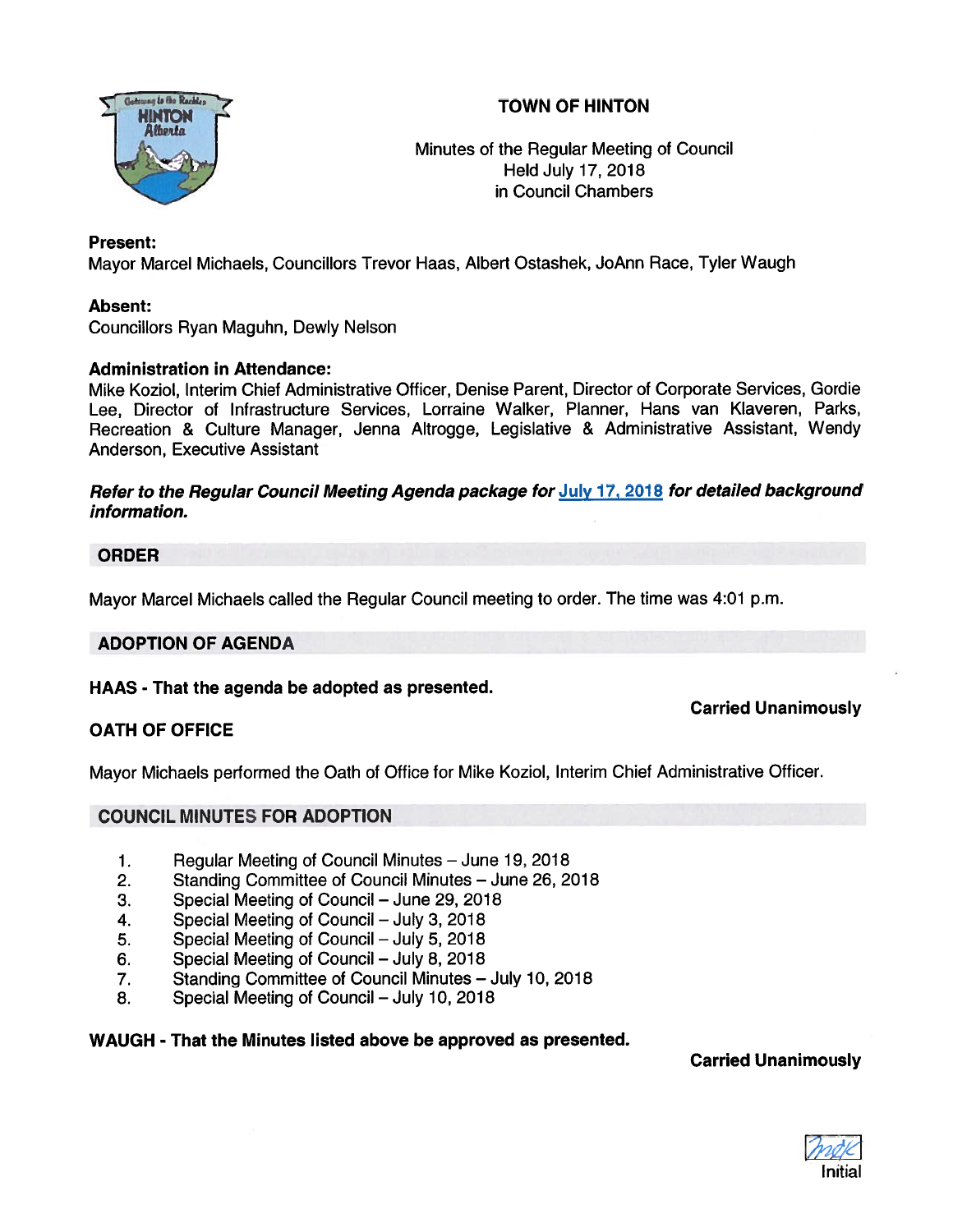### CITIZENS "MINUTE WITH COUNCIL"

Paul Chauvet, <sup>a</sup> Town of Whitecourt Councillor, informed Council he is seeking the nomination for UCP and will be campaigning in the area very soon.

Brian Reid, BRIDGES Executive Director, informed Council that BRIDGE is sponsoring "Carefree Friday BBQ's". BBQS were held in June and will be held July and August. Mr. Reid spoke to the various sponsors for the BBQ's and invited Council to come down for lunch and / or help with the cooking. He indicated that the community has been wonderful in paying it forward.

### DELEGATIONS AND PRESENTATIONS

#### Hinton Art Club

Sheila McKeand, President of the Hinton Art Club, provided Council with <sup>a</sup> presentation on the club's current and upcoming activities. The PowerPoint presentation is par<sup>t</sup> of the July 17, 2018 Regular Council agenda package.

#### Regional Elder Abuse Prevention Program Update

Charlene Sitar, Regional Elder Abuse Prevention Coordinator, provided Council with <sup>a</sup> presentation and additional information which is par<sup>t</sup> of the July 17, 2018 Regular Council agenda package.

Mayor Michaels thanked Ms. Sitar for her presentation and asked how Council could suppor<sup>t</sup> this position. Ms. Sitar suggested that <sup>a</sup> letter be sent to the province in suppor<sup>t</sup> of the program and the partners involved work together to fund the position.

#### ACTION ITEMS

1. Request to Write Off Property Taxes on Manufactured Home

OSTASHEK - That Council approve the write-off of property taxes for <sup>a</sup> total \$12,948.99 for <sup>a</sup> manufactured home to be demolished at 408, 700 Carmichael Lane located in Pineridge Village on condition that the manufactured home is destroyed and proof is provided as such. Carried Unanimously

#### 2. Water Treatment Plant Transition Capital Budget

HAAS - That Council approves <sup>a</sup> 2018 Capital Budget increase of \$1,000,000 to the Water Treatment Plant Transition Project Budget to be funded from the Water Treatment Plant Reserve.

Carried Unanimously

Denise Parent and Gordie Lee left the meeting at 5:03 p.m.

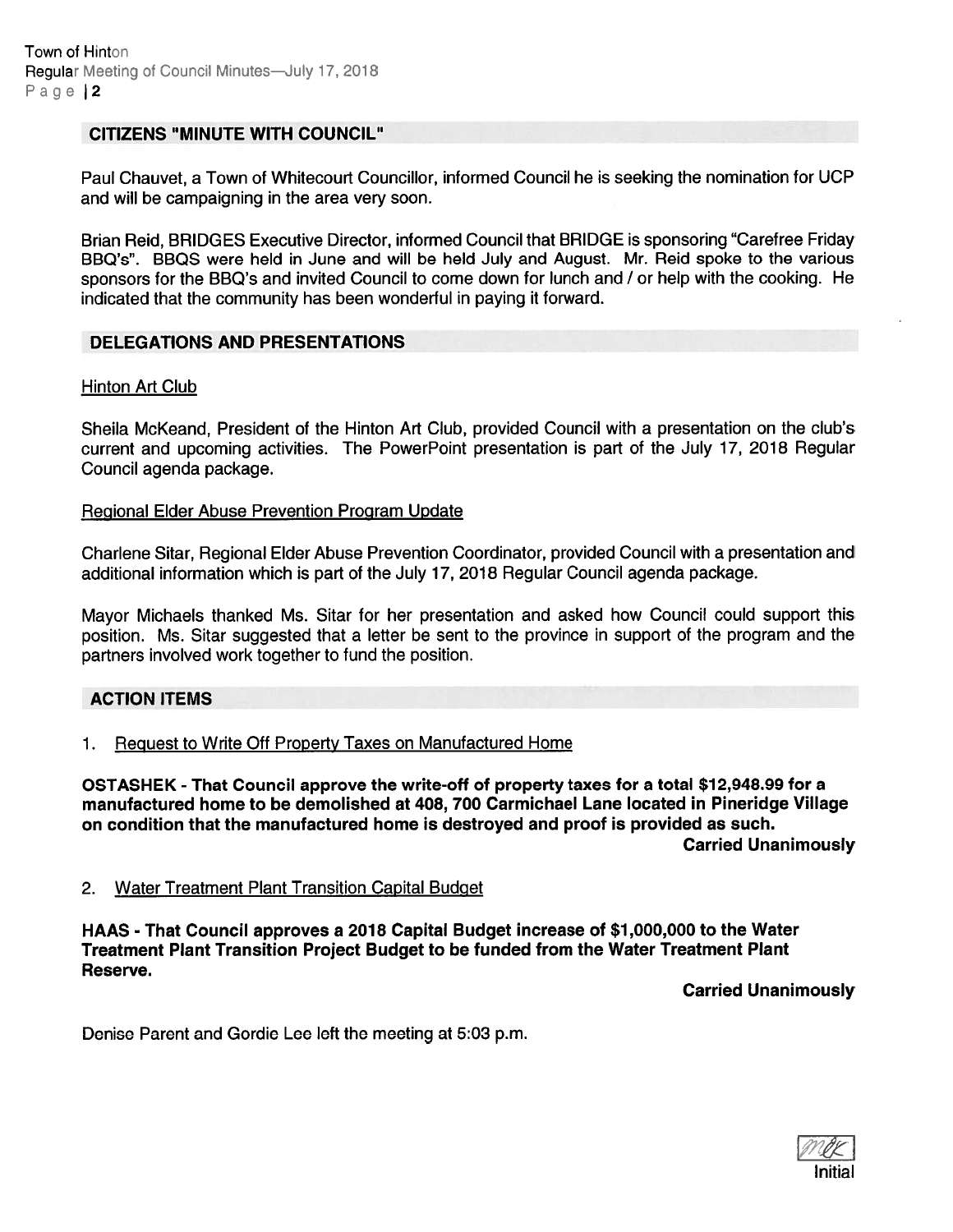Town of Hinton Regular Meeting of Council Minutes—July 17, 2018 Page | 3

#### 3. First Reading for Land Use Bylaw No. 1088-6

### RACE -That Council <sup>g</sup>ive Land Use Bylaw No.1088-6 First Reading as presented and appended to this repor<sup>t</sup> as Schedule A.

L. Walker left the meeting at 5:30 p.m.

- 4. Review of Council Code of Conduct and Chief Administrative Officer Bylaws
- HAAS That Council gives Second reading of Bylaw #1124. Carried Unanimously WAUGH - That Council gives Third reading of Bylaw #1124. Carried Unanimously OSTASHEK - That Council gives Second reading of Bylaw #916-2. Carried Unanimously RACE - That Council gives Third reading of Bylaw #916-2. Carried Unanimously OSTASHEK - That Council rescinds Council Members & Town Manager Conduct, Standards, and Responsibilities Policy #089. Carried Unanimously
- 5. Regional Assessment Review Board Bylaw #1123

OSTASHEK - That Council gives Third reading to Bylaw #1123.

Carried Unanimously

Carried 5-0

WAUGH - That Council rescinds Inter-Municipal Assessment Review Board Bylaw #1115. Carried Unanimously

HAAS - That Council rescinds the Inter-Municipal Assessment Review Board Agreement. Carried Unanimously

OSTASHEK - That Council appoint Nigel Knight to the LARBs and CAREs established under the West Yellowhead Regional Assessment Review Board for <sup>a</sup> two-year term starting July 1, 2018.

Carried Unanimously

WAUGH - That Council appoint Doug Kopp to the LARBs and CARBs established under the West Yellowhead Regional Assessment Review Board for <sup>a</sup> two-year term starting July 7, 2018.

Carried Unanimously

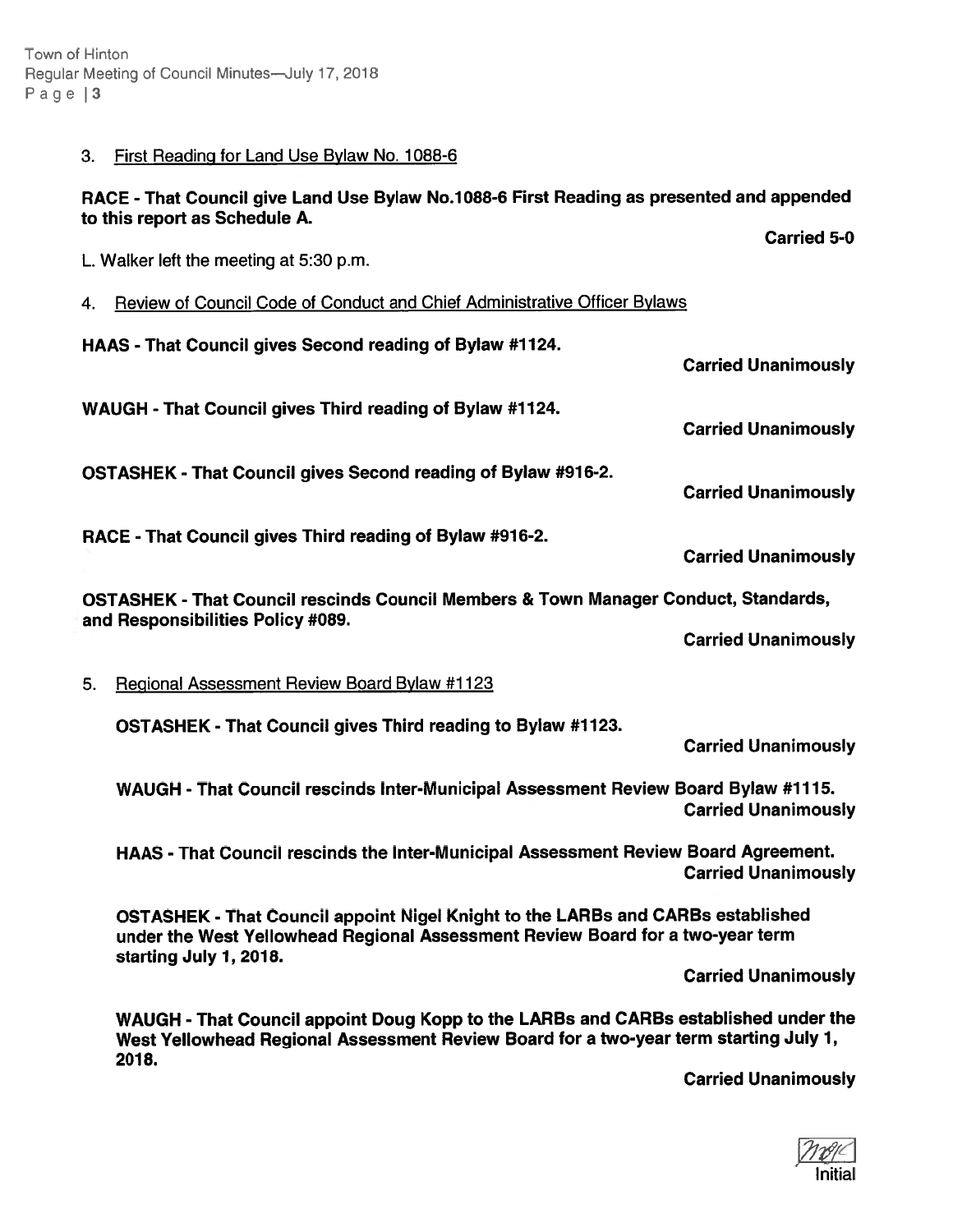Town of Hinton Regular Meeting of Council Minutes-July 17, 2018 Page | 4

> HAAS -That Council appoints Nigel Knight as the Designated Chair for the West Yellowhead Regional Assessment Review Board for <sup>a</sup> one-year term starting July 1, 2018. The remuneration and expenses related to the duties of the Designated Chair will follow the Town of Hinton Council Remuneration Policy #052.

> > Carried Unanimously

RACE - That Council appoints Jenna Altrogge as the Designated Clerk for the West Yellowhead Regional Assessment Review Board for <sup>a</sup> one-year term starting July 1, 2018. Carried Unanimously

# 6. Terms of Reference, Recreation Centre Project Steering Committee

RACE - To amend the makeup of the propose<sup>d</sup> committee include the Mayor, two members of Hinton Town Council, one Yellowhead County representative and three citizens.

> **Defeated** For: Race, Ostashek Against: Haas, Waugh, Michaels

WAUGH - That Council adopt the Recreation Centre Project Steering Committee Terms of Reference as presented in Attachment #1.

> Carried 3-2 For: Haas, Waugh, Michaels Against: Race, Ostashek

#### INFORMATION ITEMS

1. Council Information Packages #1, #2, #3 and #4 July 17, 2018

### WAUGH - That Council Information Packages #1, #2, #3, and #4 for July 17, 2018 be accepted for information.

Carried Unanimously

# REPORTS FROM MAYOR, COUNCIL, CHIEF ADMINISTRATIVE OFFICER

1. Council Updates (Training, Conferences, Committees, Community Events)

Councillors reported on the various committees, meetings, and activities they attended since the last Regular Council meeting and what they <sup>p</sup>lan on attending in the coming weeks.

2. Interim Chief Administrative Officer Report

Mike Koziol, Interim Chief Administrative Officer, provided an update on administrative matters.

3. Administrative Inquiries

There were no Administrative Inquiries.